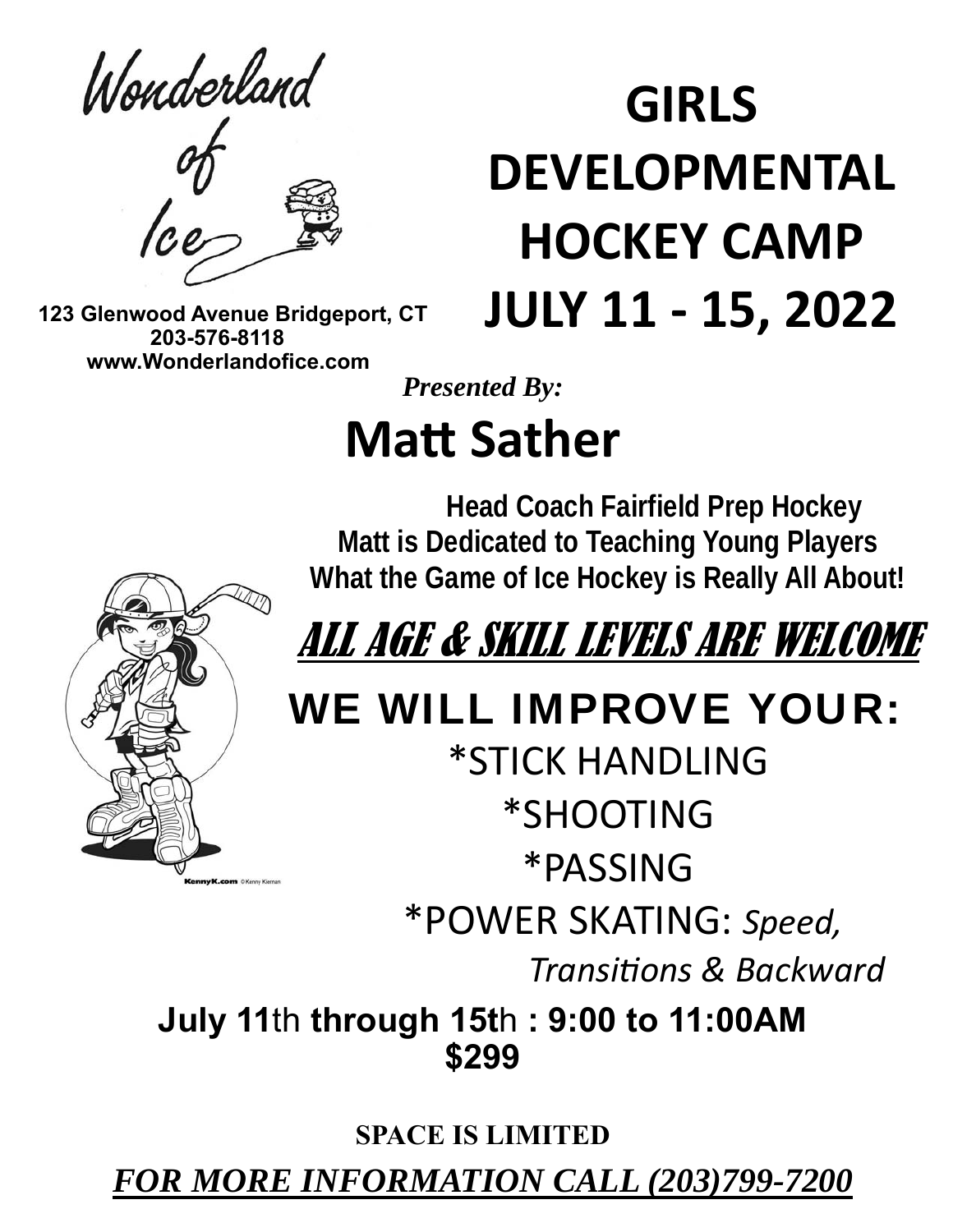## *Wonderland of Ice*Girls OnlySUMMER 2022 **Hockey Developmental Camp**

**NAME** 

**ADDRESS** 

**PHONE** DATE OF BIRTH

**EMERGENCY NAME & PHONE** 

**EMAIL ADDRESS** 

**PARENT'S NAMES** 

### **TOTAL COST \$299**

**\*ALL ACCOUNTS MUST BE PAID IN FULL WITH APPLICATION** 

**PLEASE MAKE CHECK PAYABLE AND MAIL TO: WONDERLAND OF ICE 123 GLENWOOD AVENUE BRIDGEPORT, CT 06610** 

**(203) 576-8118** 

**RELEASE MUST BE SIGNED, OVER PLEASE**